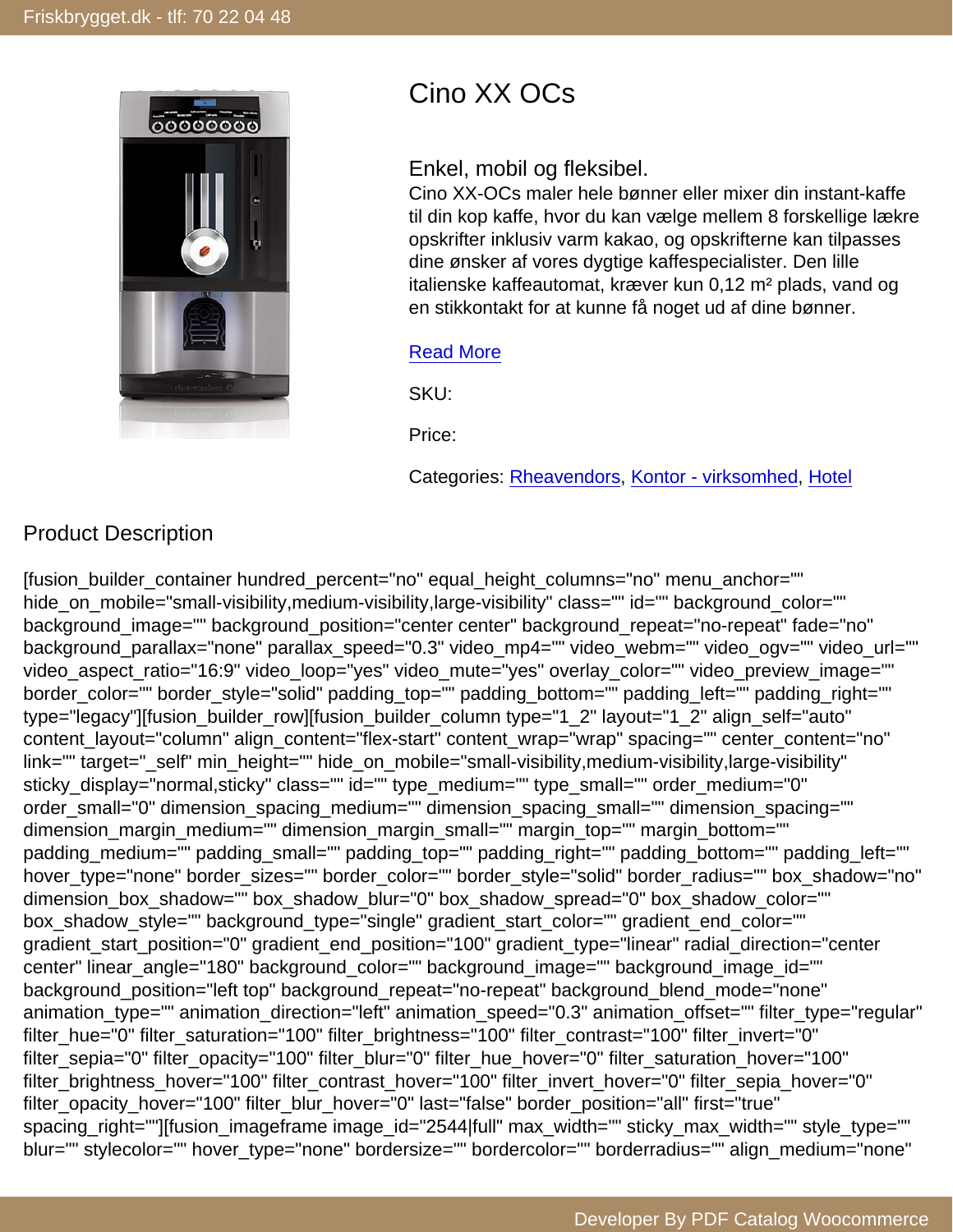## $\blacksquare$ Friskbrygget.dk - tlf: 70 22 04 48  $\blacksquare$

lightbox="no" gallery\_id="" lightbox\_image="" lightbox\_image\_id="" alt="" link="" linktarget="\_self" hide\_on\_mobile="small-visibility,medium-visibility,large-visibility" sticky\_display="normal,sticky" class="" id="" animation\_type="" animation\_direction="left" animation\_speed="0.3" animation\_offset="" filter\_hue="0" filter\_saturation="100" filter\_brightness="100" filter\_contrast="100" filter\_invert="0" filter\_sepia="0" filter\_opacity="100" filter\_blur="0" filter\_hue\_hover="0" filter\_saturation\_hover="100" filter\_brightness\_hover="100" filter\_contrast\_hover="100" filter\_invert\_hover="0" filter\_sepia\_hover="0" filter\_opacity\_hover="100" filter\_blur\_hover="0"]https://friskbrygget.dk/wp-content/uploads/2020/07/helekaffeboenner.jpg[/fusion\_imageframe][fusion\_text columns="" column\_min\_width="" column\_spacing="" rule\_style="default" rule\_size="" rule\_color="" content\_alignment\_medium="" content\_alignment\_small="" content\_alignment="" hide\_on\_mobile="small-visibility,medium-visibility,large-visibility" sticky display="normal,sticky" class="" id="" font size="" fusion font family text font="" fusion\_font\_variant\_text\_font="" line\_height="" letter\_spacing="" text\_color="" animation\_type="" animation\_direction="left" animation\_speed="0.3" animation\_offset=""] Hele kaffebønner

Få en god kop kaffe med frisk malet hele kaffebønner.

[/fusion\_text][/fusion\_builder\_column][fusion\_builder\_column type="1\_2" layout="1\_2" align\_self="auto" content\_layout="column" align\_content="flex-start" content\_wrap="wrap" spacing="" center\_content="no" link="" target="\_self" min\_height="" hide\_on\_mobile="small-visibility,medium-visibility,large-visibility" sticky display="normal,sticky" class="" id="" type\_medium="" type\_small="" order\_medium="0" order\_small="0" dimension\_spacing\_medium="" dimension\_spacing\_small="" dimension\_spacing="" dimension margin medium="" dimension margin small="" margin top="" margin bottom="" padding\_medium="" padding\_small="" padding\_top="" padding\_right="" padding\_bottom="" padding\_left="" hover\_type="none" border\_sizes="" border\_color="" border\_style="solid" border\_radius="" box\_shadow="no" dimension\_box\_shadow="" box\_shadow\_blur="0" box\_shadow\_spread="0" box\_shadow\_color="" box shadow style="" background type="single" gradient start color="" gradient end color="" gradient\_start\_position="0" gradient\_end\_position="100" gradient\_type="linear" radial\_direction="center center" linear\_angle="180" background\_color="" background\_image="" background\_image\_id="" background\_position="left top" background\_repeat="no-repeat" background\_blend\_mode="none" animation\_type="" animation\_direction="left" animation\_speed="0.3" animation\_offset="" filter\_type="regular" filter\_hue="0" filter\_saturation="100" filter\_brightness="100" filter\_contrast="100" filter\_invert="0" filter\_sepia="0" filter\_opacity="100" filter\_blur="0" filter\_hue\_hover="0" filter\_saturation\_hover="100" filter\_brightness\_hover="100" filter\_contrast\_hover="100" filter\_invert\_hover="0" filter\_sepia\_hover="0" filter\_opacity\_hover="100" filter\_blur\_hover="0" last="true" border\_position="all" first="false"][fusion\_imageframe image\_id="2545|full" max\_width="" sticky\_max\_width="" style\_type="" blur="" stylecolor="" hover\_type="none" bordersize="" bordercolor="" borderradius="" align\_medium="none" align\_small="none" align="none" margin\_top="" margin\_right="" margin\_bottom="" margin\_left="" lightbox="no" gallery\_id="" lightbox\_image="" lightbox\_image\_id="" alt="" link="" linktarget="\_self" hide\_on\_mobile="small-visibility,medium-visibility,large-visibility" sticky\_display="normal,sticky" class="" id="" animation\_type="" animation\_direction="left" animation\_speed="0.3" animation\_offset="" filter\_hue="0" filter\_saturation="100" filter\_brightness="100" filter\_contrast="100" filter\_invert="0" filter\_sepia="0" filter\_opacity="100" filter\_blur="0" filter\_hue\_hover="0" filter\_saturation\_hover="100" filter\_brightness\_hover="100" filter\_contrast\_hover="100" filter\_invert\_hover="0" filter\_sepia\_hover="0" filter\_opacity\_hover="100" filter\_blur\_hover="0"]https://friskbrygget.dk/wp-content/uploads/2020/07/instantkaffe.jpg[/fusion\_imageframe][fusion\_text columns="" column\_min\_width="" column\_spacing="" rule\_style="default" rule\_size="" rule\_color="" content\_alignment\_medium="" content\_alignment\_small="" content\_alignment="" hide\_on\_mobile="small-visibility,medium-visibility,large-visibility" sticky\_display="normal,sticky" class="" id="" font\_size="" fusion\_font\_family\_text\_font="" fusion\_font\_variant\_text\_font="" line\_height="" letter\_spacing="" text\_color="" animation\_type=""